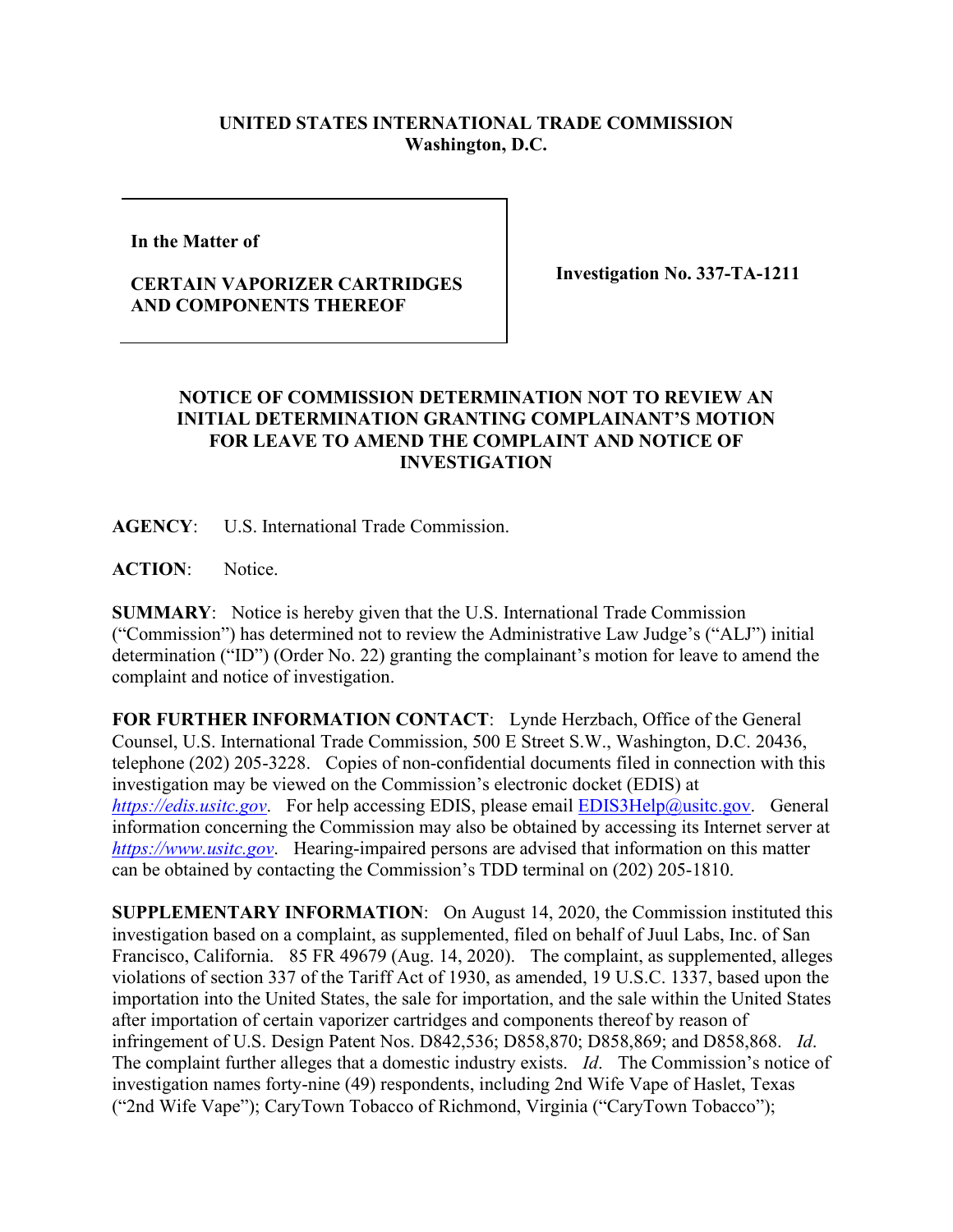eJuiceDB of Farmingdale, New York ("eJuiceDB"); EZFumes of Bedford, Texas ("EZFumes"); Limitless Accessories, Inc. of Tinley Park, Illinois ("Limitless Accessories, Inc."); Mr. Fog of Bensenville, Illinois ("Mr. Fog"); Naturally Peaked Health Co. of Brewster, New York ("Naturally Peaked Health Co."); Price Point NY of Farmingdale, New York ("Price Point NY"); Puff E-Cig of Imlay City, Michigan ("Puff E-Cig"); Shenzhen Azure Tech USA LLC f/k/a DS Vaping P.R.C. of Guangdong, China ("Shenzhen Azure Tech USA LLC f/k/a DS Vaping P.R.C."); Shenzhen Yark Technology Co., Ltd. of Shenzhen, China ("Shenzhen Yark Technology Co., Ltd."); Smoker's Express of Auburn Hills, Michigan ("Smoker's Express"); Tobacco Alley of Midland of Midland, Texas ("Tobacco Alley of Midland"); Valgous of Bensenville, Illinois ("Valgous"); and Vape 'n Glass of Streamwood, Illinois ("Vape 'n Glass"). *See id.* The Office of Unfair Import Investigations ("OUII") is also a party to the investigation. *See id*.

On October 5, 2020, the complainant filed a motion to amend the complaint and notice of investigation to correct the addresses and list the full legal names of certain respondents. Specifically, the complainant seeks to: (1) include the true legal names for respondents 2nd Wife Vape, CaryTown Tobacco, eJuiceDB, EZFumes, Price Point NY, Smoker's Express, Tobacco Alley of Midland, Vape 'n Glass, Naturally Peaked Health Co., and Puff E-Cig; (2) correct the addresses for respondents Shenzhen Azure Tech USA LLC f/k/a DS Vaping P.R.C. and Shenzhen Yark Technology Co., Ltd.; (3) correct that respondents Limitless Accessories, Inc. and Valgous are a single legal entity named Limitless Accessories, Inc. d/b/a Valgous; and (4) correct both the name and address for respondent Mr. Fog.

None of the respondents filed a response. On October 15, 2020, OUII filed a response supporting complainant's motion.

On October 21, 2020, the ALJ issued the subject ID granting, pursuant to Commission Rule 210.14(b) (19 CFR 210.14(b)), the complainant's motion. *See* Order No. 22 (Oct. 21, 2020). No party petitioned for review of the subject ID.

The Commission has determined not to review the subject ID.

The Commission vote for this determination took place on November 13, 2020.

While temporary remote operating procedures are in place in response to COVID-19, the Office of the Secretary is not able to serve parties that have not retained counsel or otherwise provided a point of contact for electronic service. Accordingly, pursuant to Commission Rules 201.16(a) and 210.7(a)(1) (19 CFR 201.16(a), 210.7(a)(1)), the Commission orders that the complainant complete service for any party/parties without a method of electronic service noted on the attached Certificate of Service and shall file proof of service on the Electronic Document Information System (EDIS).